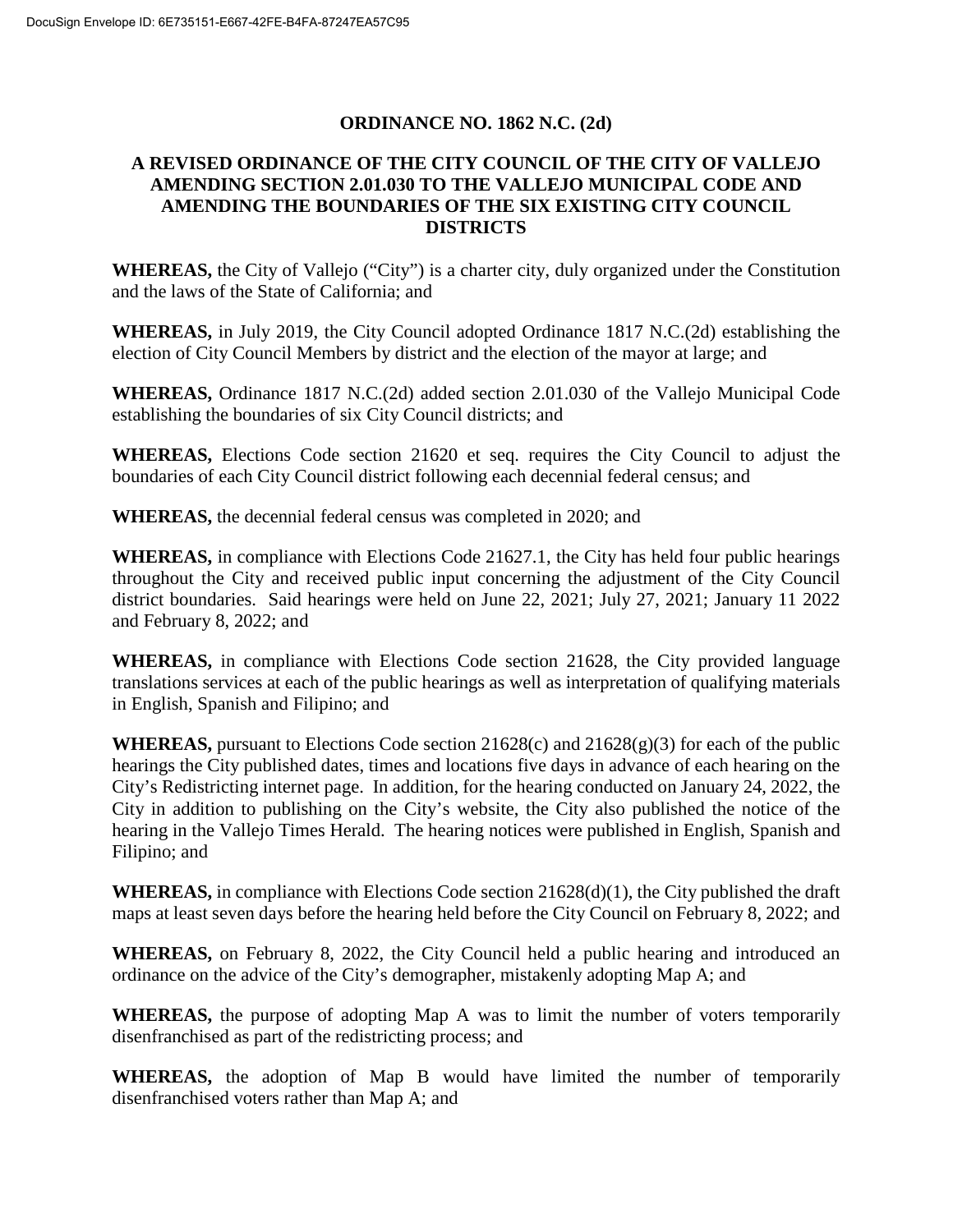**WHEREAS,** prior to the public hearing to be held on March 8, 2022, a citizen introduced a proposed draft map to the City referred to as Public Map 101; and

**WHEREAS,** in compliance with Elections Code section 21628(d)(1), the City published the draft maps at least seven days before the hearing held by the City Council on March 8, 2022; and

**WHEREAS,** the City Council has considered the three maps before it.

# **NOW, THEREFORE, THE CITY COUNCIL OF THE CITY OF VALLEJO DOES HEREBY FIND AND ORDAIN AS FOLLOWS:**

- **SECTION 1.** CEQA. The City Council finds that the proposed amendments to the Vallejo Municipal Code are exempt from the requirements of the California Environmental Quality Act (CEQA) pursuant to Title 14 of the California Code of Regulations, section 15061(b)(3) because it can be seen with certainty that there is no possibility that the activity in question may have a significant effect on the environment given that the redistricting process involves no physical changes to the environment.
- **SECTION 2.** Elections Code Compliance. The above recitals are hereby incorporated into this resolution. The City Council finds that the City has fully complied with the requirements of the California Elections Code as set forth in the recitals above.
- **SECTION 3.** The City Council does hereby rescind its introduction of an Ordinance of the City Council of the City of Vallejo Amending Section 2.01.030 to the Vallejo Municipal Code and Amending the Boundaries of the Six Existing City Council Districts which was introduced at a meeting of the City Council held on February 8, 2022.
- **SECTION 4.** Section 2.01.030 "City Council District Boundaries" of the Vallejo Municipal Code is hereby amended to read as follows:

# **2.01.030 City Council District Boundaries.**

Six city council districts are hereby established in the City of Vallejo. The boundaries and identifying number of each district shall be as described on the Council District Map adopted by the City Council by ordinance on March 8, 2022 attached hereto as Exhibit "A" and incorporated herein by this reference.

# **SECTION 5.** Validity of Chapter 2.01

This ordinance shall amend only section 2.01.030 of Chapter 2.01 of the Vallejo Municipal Code. It shall not affect the remaining provisions of Chapter 2.01 which remain in effect unless specifically repealed or amended by the City Council.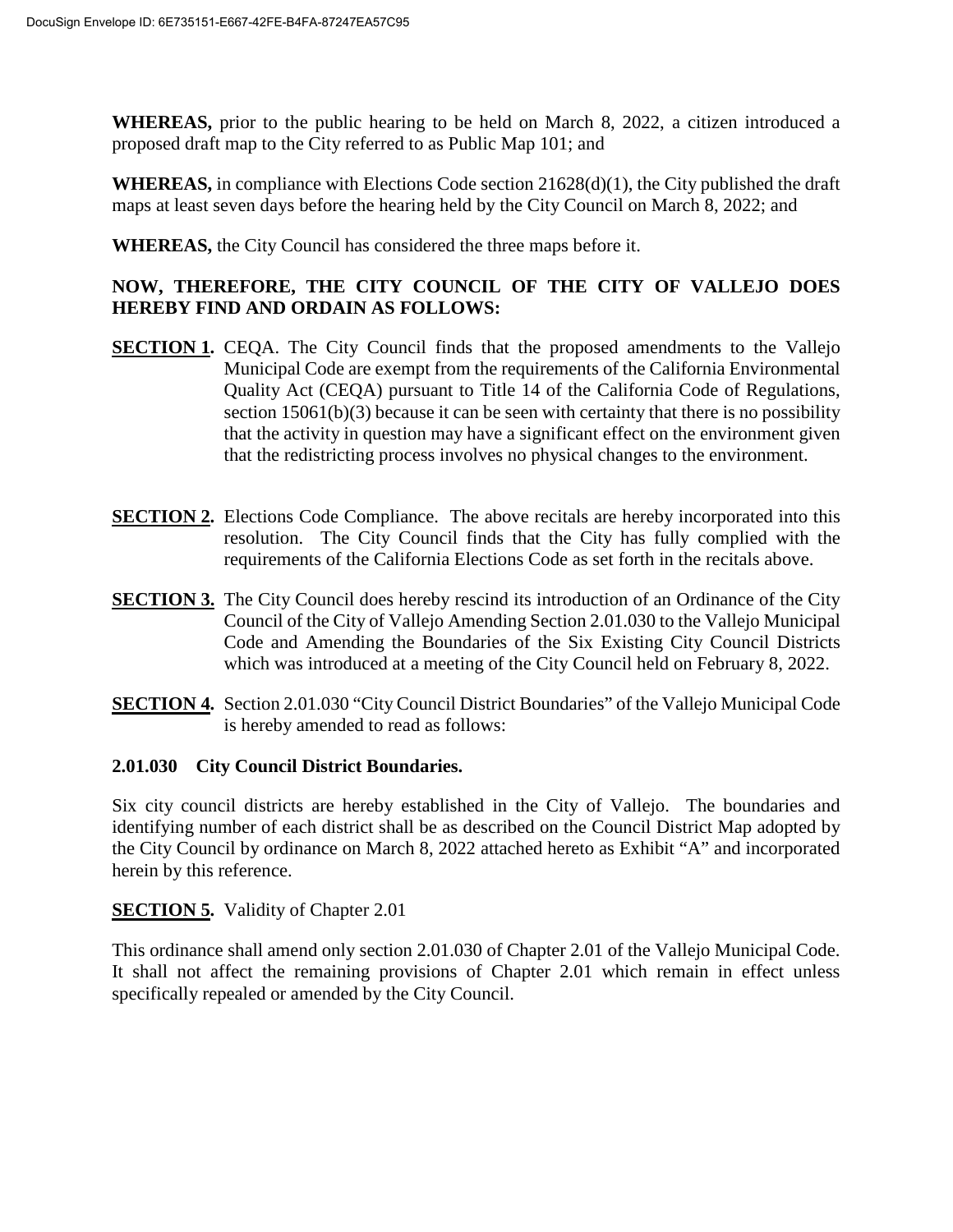# **SECTION 6.** Severability.

If any section, subsection, sentence, clause, phrase, or portion of this Ordinance is for any reason held to be invalid or unenforceable by a court of competent jurisdiction, the remaining portions of this Ordinance shall nonetheless remain in full force and effect. The City Council of the City of Vallejo hereby declares that it would have adopted each section, subsection, sentence, clause, phrase, or portion of this Ordinance, irrespective of the fact that any one or more sections, subsections, sentences, clauses, phrases, or portions of this Ordinance be declared invalid or unenforceable.

# **SECTION 7.** Effective Date.

The Mayor shall sign and the City Clerk shall certify to the passage and adoption of this Ordinance and shall cause the same, or the summary thereof, to be published and posted pursuant to the provisions of law and this Ordinance shall take effect thirty (30) days after passage.

First read at a regular meeting of the Council of the City of Vallejo held on the 8<sup>th</sup> day of February, 2022 and finally adopted at a regular meeting of the Council of the City of Vallejo on the  $22<sup>th</sup>$  day of February, 2022 by the following vote:

AYES: Mayor McConnell, Vice Mayor Verder-Aliga, Councilmembers Arriola, Brown, Dew, Loera-Diaz and Miessner NOES: None

ABSENT: None ABSTAIN: None

> DocuSianed by: ROBERT H. MCCOMMELL

ROBERT H. MCCONNELL, MAYOR

ATTEST:

-DocuSigned by:

 $Vawv \ge 0.$  We allows  $V$ 

DAWN ABRAHAMSON, CITY CLERK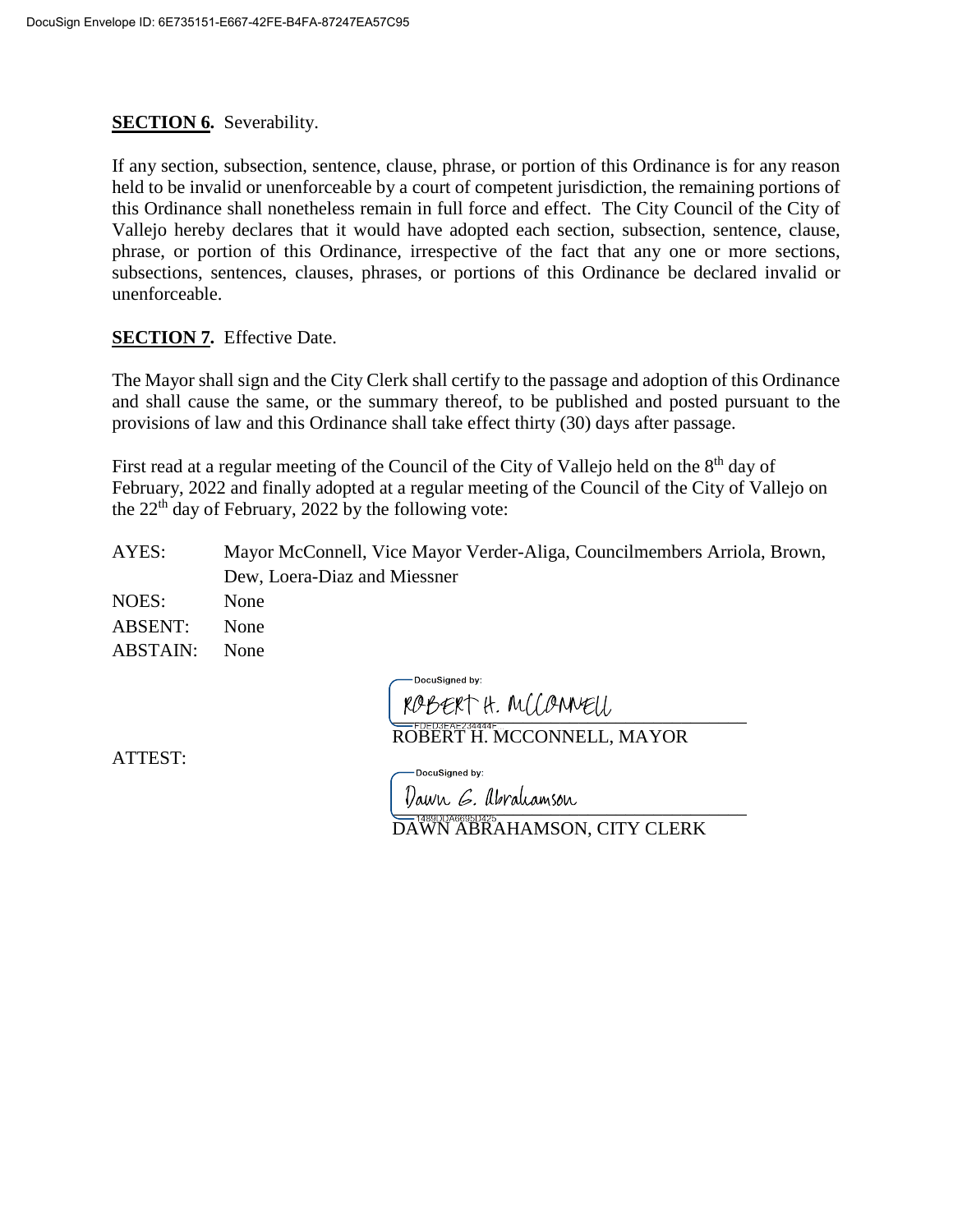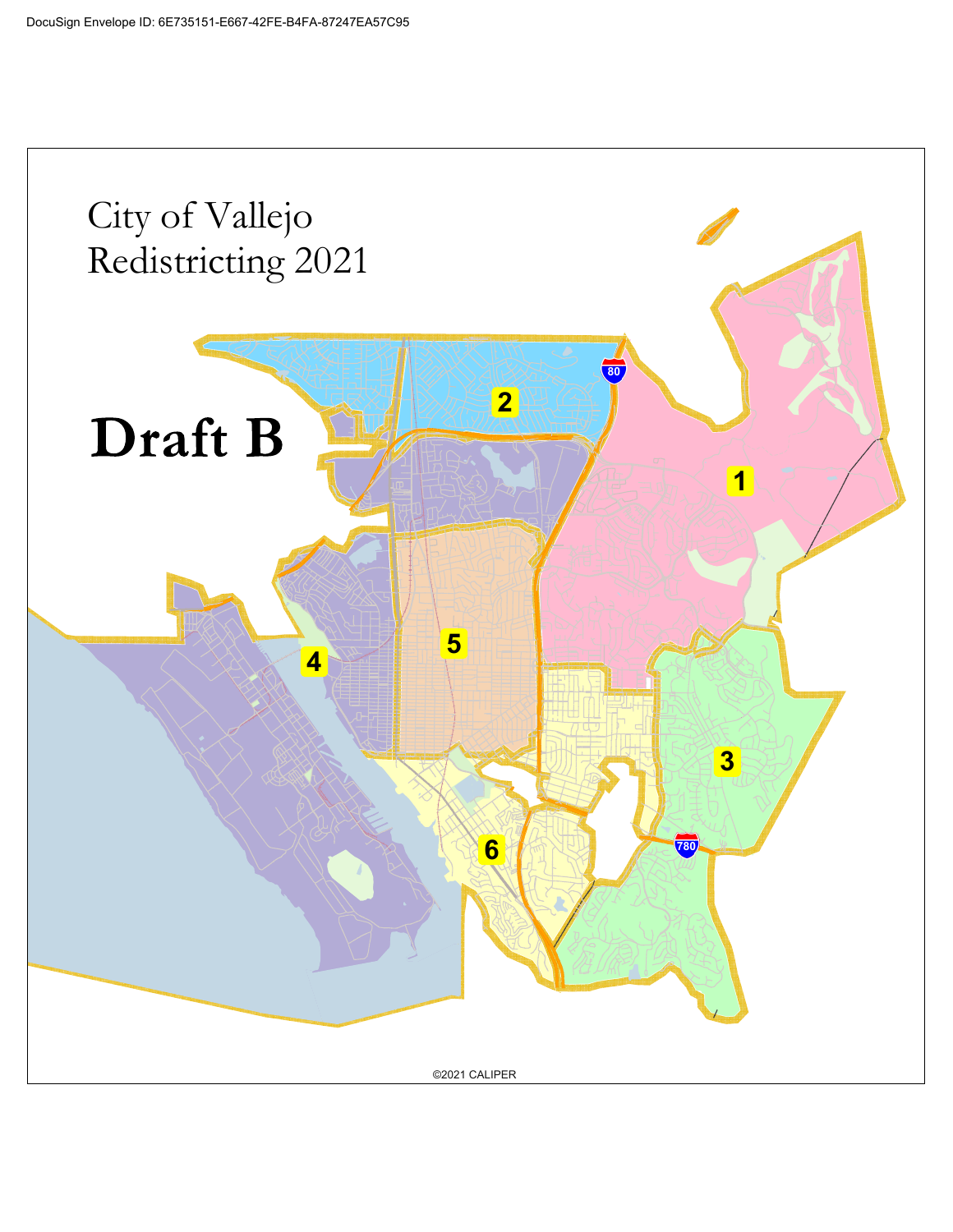